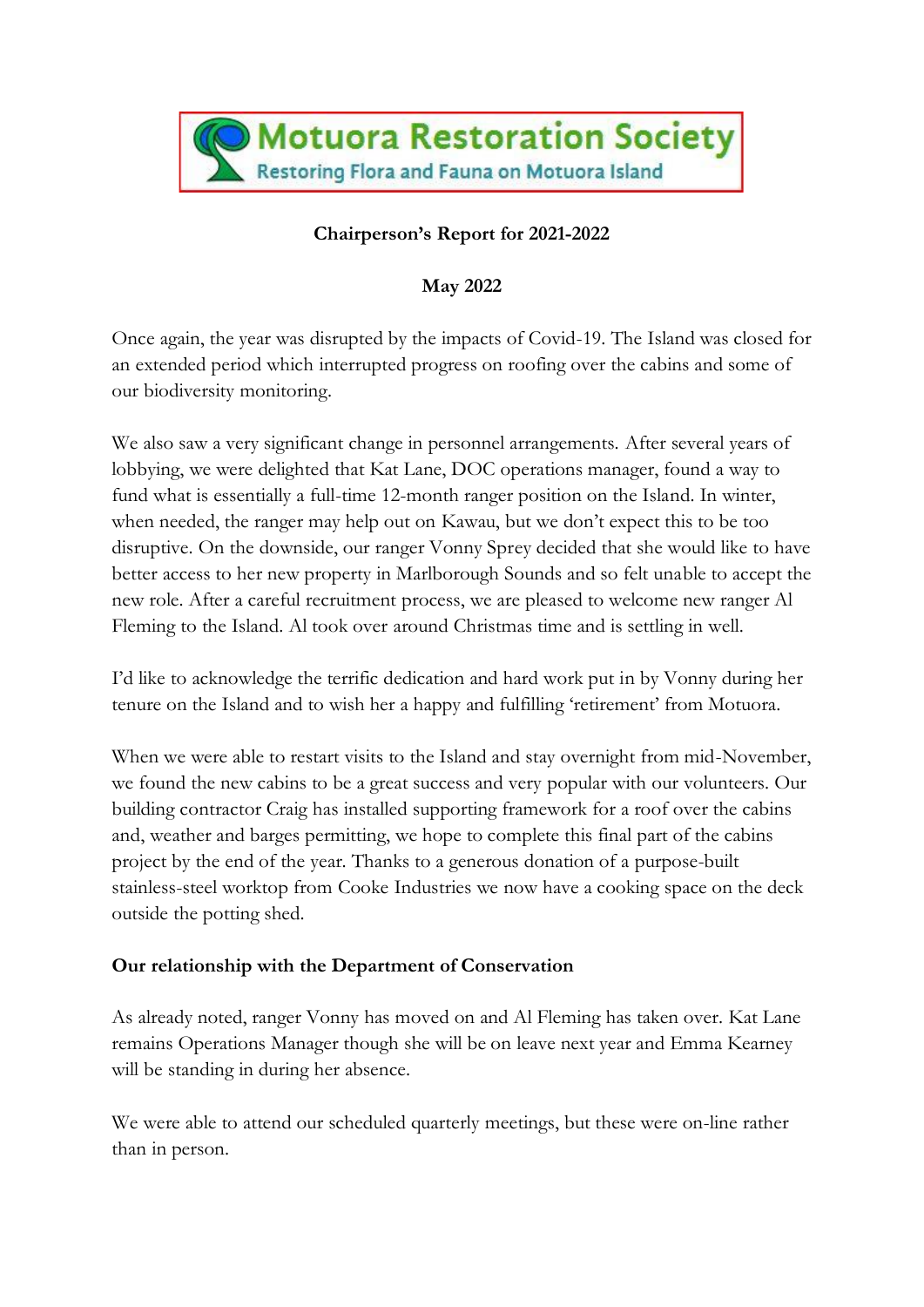We've been aiming to restart our plant nursery on the Island and the appointment of a full-time ranger is a key element in making progress as the seedlings need daily attention. Another difficulty is the current ban on digging anywhere on the Island to avoid the potential for disturbing archaeological remains. Fortunately, we were able to arrange a visit by DOC Senior Heritage Ranger Caleb Hamilton. Caleb walked some of our planting blocks to assess the likelihood of them having been used by the early Māori inhabitants. Caleb was able to identify some areas where we should avoid disturbance leaving us free to plant in other areas. All planting work will still be subject to the Accidental Discovery Protocol which sets out how to proceed if we find anything.

I'd like to thank Kat and her team for their continuing commitment to Motuora and our Society.

### **Managing the Island's restoration**

Although there were some interruptions to our visits over the year, much of the work planned was able to take place. Visits were made for weeding, nursery work, species monitoring, infrastructure maintenance and for the cabins.

Vonny, and later, Al worked with Helen Lindsay to plan and execute our weed monitoring and control with help from contractor Richard Sharp and his colleagues for rope access to the cliffs. The review of our weeding strategy mentioned in my last report is underway. Helen Lindsay organised a visit to the Island as part of the assessment and is now considering how best to proceed.

#### **Seabird monitoring**

Because of our late start to the monitoring season, we missed most of the first clutches of our little penguins. We monitor pairs using our 21 penguin nest boxes and a few which use shearwater boxes near the gannet site. Nine nests in the penguin boxes produced nine chicks and there were also some fledglings from the pairs using shearwater nest boxes.

The dotterels had a reasonable season with perhaps seven chicks from multiple nesting attempts by three or four pairs. Lots of efforts were made to protect the nests from high tides, marauding black-backed gulls and pukeko, and disturbance from visitors.

Only four or five gannets attended the colony site this season and only one pair laid an egg. The egg hatched and the chick is believed to have fledged.

We had four fluttering shearwater pairs using the nest boxes. Four chicks were fledged although one of them had some lesions on its face and may not survive.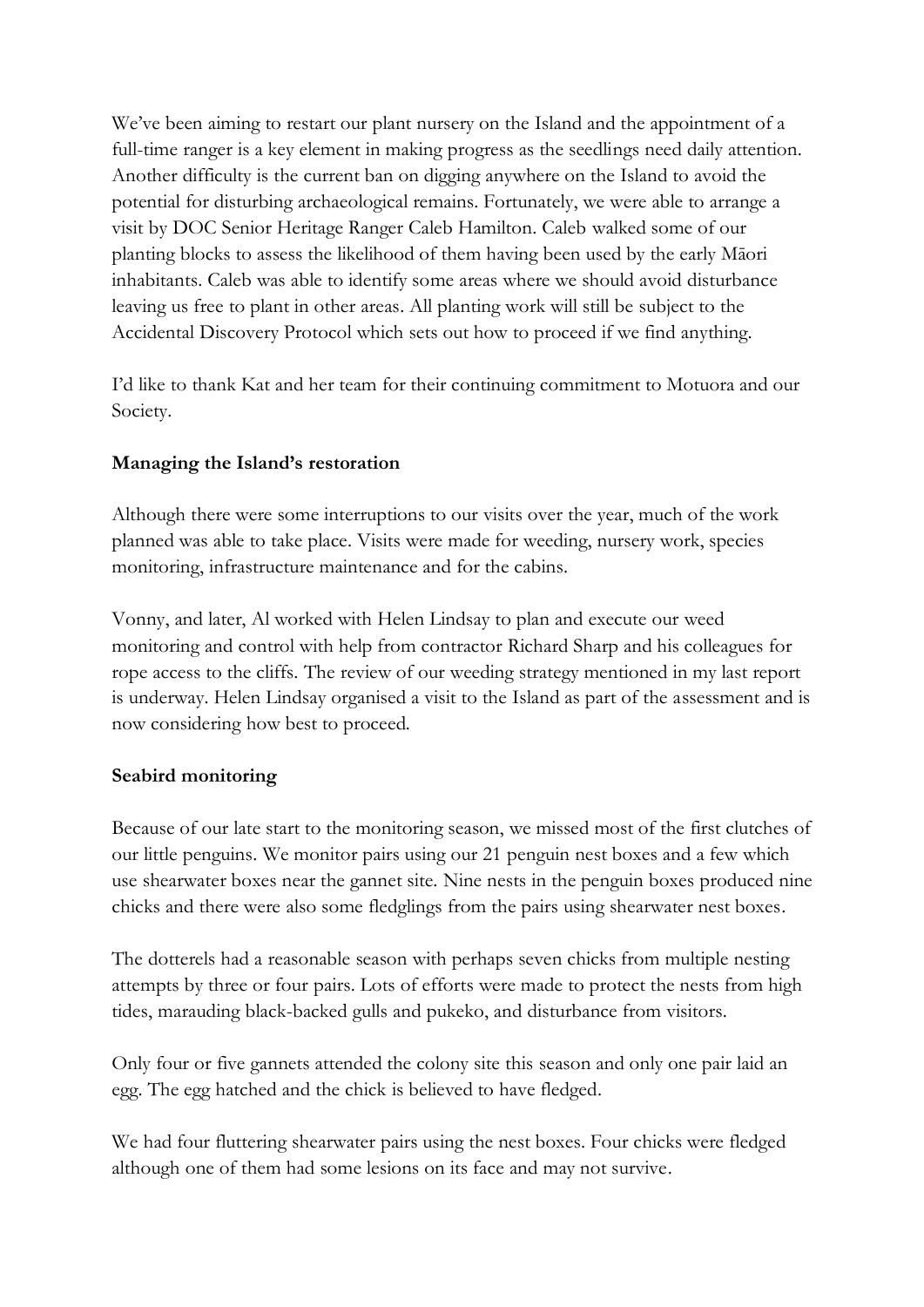We were unable to visit the Island during the diving petrel season and so have no records to report. The sound system was moved to a new site on a high cliff north of Still Bay. The system proved unreliable and key components have been replaced in time for the 2022/23 season.

The Pycroft's petrels had an interesting year. Thirty-nine individual adults were recorded but there must have been at least two more as only one parent was recorded for two of the successful breeding attempts. The previous three years have had 36, 38 and 37 records.

Thirteen eggs were laid, 9 hatched and all fledged. This is unusual for Motuora where all the eggs laid in the previous three seasons have led to fledged chicks. In some cases, eggs were found displaced from the nest cup, and even in the entrance tunnel. This may have been due to fighting among birds for occupancy even though there are plenty of unused boxes.

Five new birds were recorded:

1 translocated chick from 2015,

2 unbanded birds (one now banded) both found in burrows and recorded multiple times,

2 birds which had hatched and fledged from Motuora in April 2018 (from our first 3 fledglings) and in April 2019 (from our next 5 fledglings). These are the first of the chicks hatched on Motuora to return and so is a great milestone to reach, and it will be even better when one of them produces a chick.

We had records of birds in 23 of our 101 boxes and signs of entry in about another dozen. For the first time we recorded three birds digging natural burrows.

Four of our pairs have produced a chick for four consecutive years.

For the first time we found a dead adult in the colony. It was in box 74 and had possibly been killed because it disturbed an active bumble bee colony in the box. Unfortunately, because of Covid, we had been unable to make a pre-season visit to clear out the boxes or block off any occupied by bees.

Our thanks are due to the volunteers who undertake the seabird monitoring each year.

#### **Other activities**

Other notable activities during the year included:

• three newsletters were published, and other news distributed by e-mail